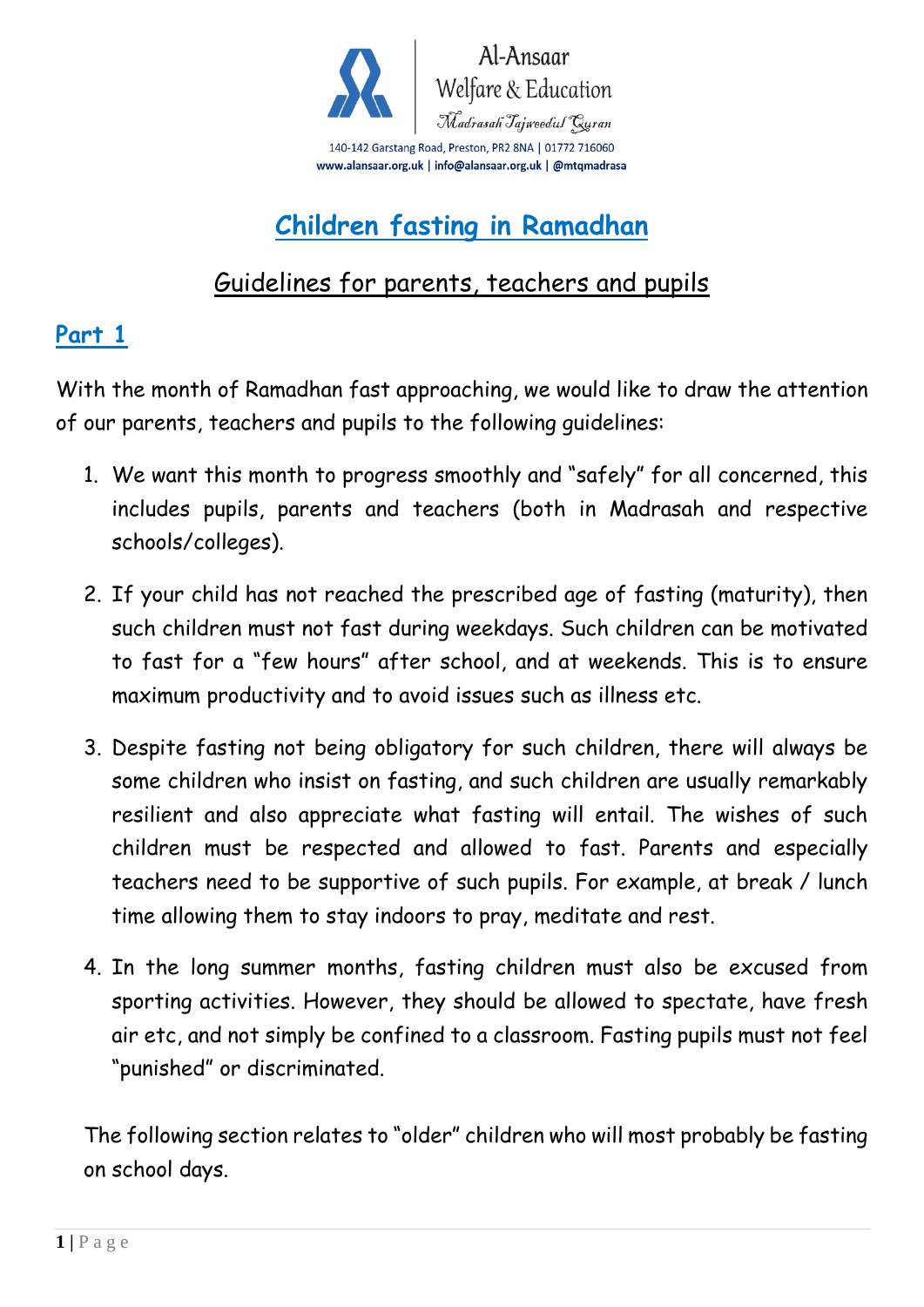#### **Part 2 - A robust daily routine for fasting pupils**

- 1. We do not want our fasting to be a "hindrance" or a "cause for concern". Thus, one of the most essential pieces of advice to all concerned is the importance of having a precise routine where there is enough rest and thus productivity in **both** school and Madrasah.
- 2. The importance of a strict daily routine (with sufficient rest) is further magnified by the fact that some GCSE exams fall in Ramadhan this year.
- 3. Parents must ensure pupils have a "power nap" immediately after school or Madrasah. With a late sunset, this will ensure the day is "broken up".
- 4. The time between Asr & Maghrib prayers must be utilised effectively. Examples are:
	- Finish off school and Madrasah work.
	- Reciting the Qur'an, making Dua etc.

**Important**: Do not allow your child to go to the Mosque "unsupervised" for long periods, as this sometimes results in wasting time (by messing about, roaming the streets etc). Your child must be with you when you are in the Mosque.

- 5. Pupils must utilise the weekends for "larger" pieces of school work, exam revision etc. Due to a lack of a routine, weekends can be a bit "disorganised" resulting in loss of valuable time.
- 6. Concluding, pupils **must not make fasting** an "excuse" to miss school and Madrasah or slack in their responsibilities. A good routine will Insha-Allah (God willing) help avoid this.
- 7. Parents and teachers must discuss and agree in advance the importance of having a good routine, time management and being organised. Experience clearly shows that this pro-active approach will really bear fruits and help avoid problems.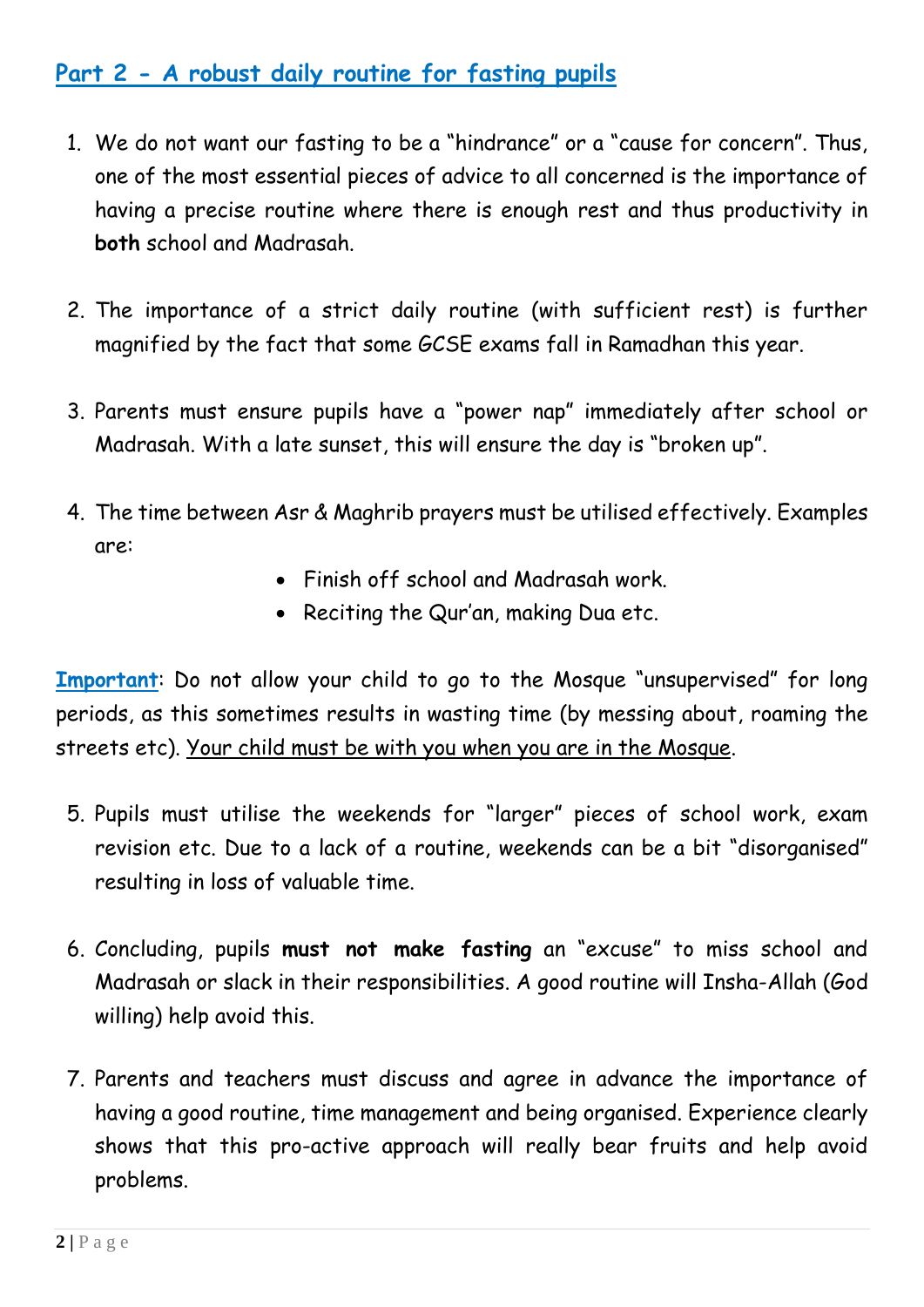#### **Part 3 - A healthy diet**

There is ample information in the public domain with regards to "healthy and nutritious" eating in Ramadhan. It is important pupils follow such guidance and avoid unhealthy / junk foods.

A good diet will ensure productivity throughout the day. Consuming the right amounts of water between sunset and dawn is also very important.

#### **Part 4 – Taraweeh prayers**

These "extra" (supererogatory) prayers are an important part of Ramadhan. However, if pupils are experiencing "long" days with both school and Madrasah, then the emphasis must first be on the five obligatory prayers.

Pupils can perform Taraweeh prayers at home, allowing enough rest etc.

It has been observed many a time that teenagers attending the Mosque for Taraweeh prayers tend to neglect the prayer and indulge in other activities. Parents need to be aware of this and manage their child accordingly.

#### **Part 5 - Gadget free Ramadhan**

Something that really consumes valuable time (that could be spent in resting and worship) is Social Media in all its forms and electronic games. Ideally, this must always be limited (Ramadhan and outside Ramadhan), as otherwise this addiction affects the well-being of our children. In the month of Ramadhan "spare time" is valuable, and ideally our children must utilise it for resting, homework etc.